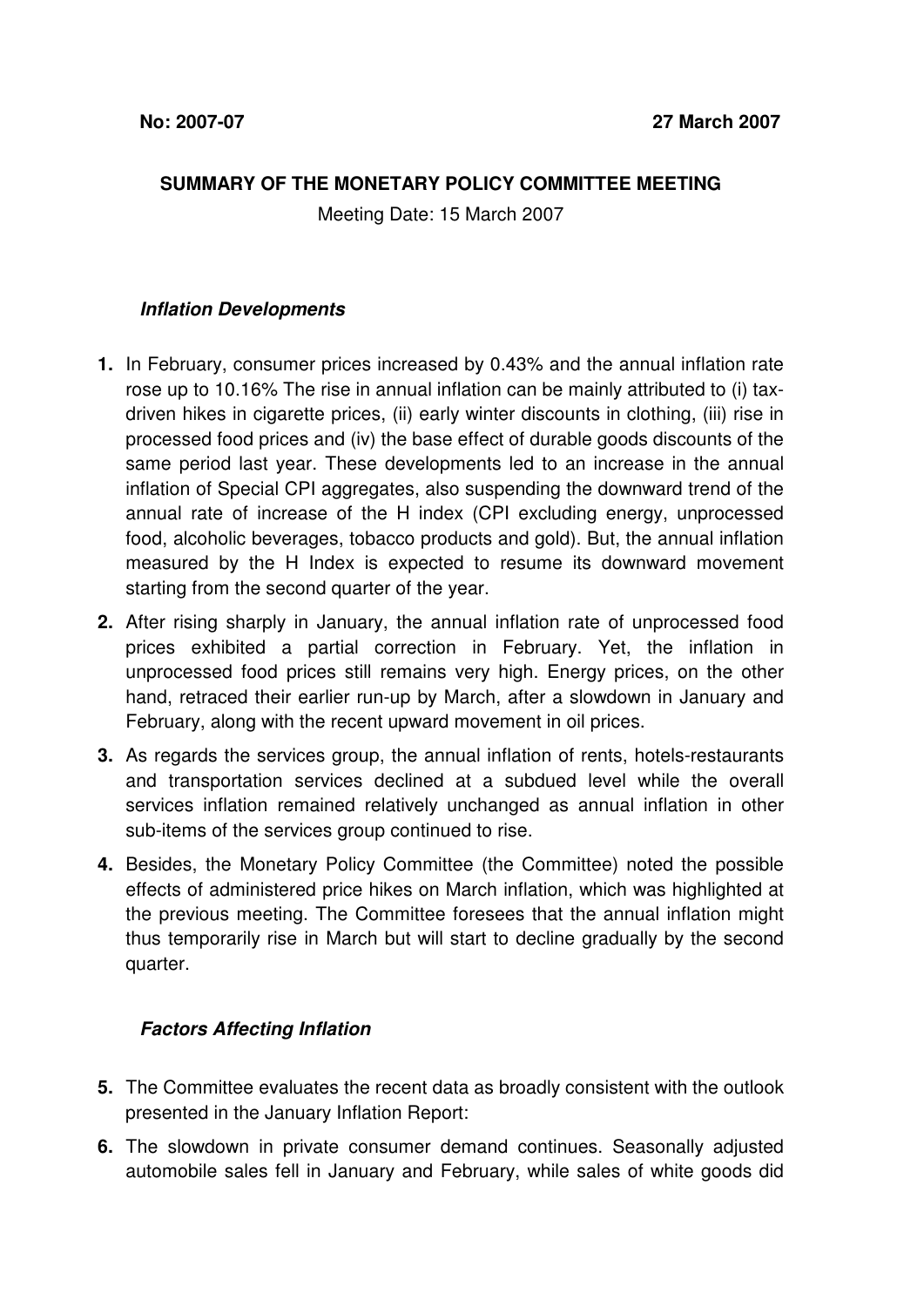not change since the last quarter of 2006. In addition, the consumer confidence indices do not suggest a noticeable change in semi- and non-durable goods demand for the first quarter of 2007. The leading indicators on private consumption demand also point that the seasonally adjusted private consumption will not reveal a significant change in the first quarter of 2007 compared to the last quarter of 2006.

- **7.** Credit growth continued to slow down and so did the growth rate of other monetary indicators. Although bank lending rates declined gradually since late January, the current financing conditions, together with the tight liquidity conditions and the surging global volatility, continue to restrain credit expansion.
- **8.** Investment demand and imports of capital goods did not change significantly compared to the last quarter of 2006, whereas the sales of commercial vehicles fell in January and February. On the other hand, the data on non-metallic minerals production and imports point to an ongoing robust activity in construction.
- **9.** Foreign demand remains relatively strong. Exports keep growing as the productivity in the manufacturing industry continues to rise and the European economy preserves its robust economic activity, while imports are restrained by the slowdown in growth rate. Accordingly, January's trade volume indexes indicate that the growth rate in exports prevailed over imports. The ongoing high rate of export growth in February and March, as revealed by the Turkish Exporters' Assembly figures, suggests that the foreign demand continues to have a positive contribution on the growth rate.
- **10.** Despite the ongoing decline in domestic demand, industrial production keeps its strength on the back of foreign demand, with an upswing in January mainly driven by base effects and the number of business days. Yet, controlling for these factors does not change the fact that industrial production still displays a significant rise. Moreover, capacity utilization rates and expectations of February suggest that the production will continue to rise.
- **11.** To sum up, the Committee judges that aggregate demand conditions continue to support disinflation. Although economic activity is projected to recover gradually in the second half of the year, annual growth rate in GDP will be low in the second quarter owing mainly to base effects.
- **12.** Recent data indicate that services employment growth continued to moderate since mid-2006, which supports the slowdown in economic activity. On the other hand, the co-existence of a remarkable slowdown in industrial employment with strong industrial production in 2007 suggests that labor productivity continues to rise.
- **13.** Developments in other cost factors do not display a negative outlook in general. As the growth rate of the world economy becomes more balanced, the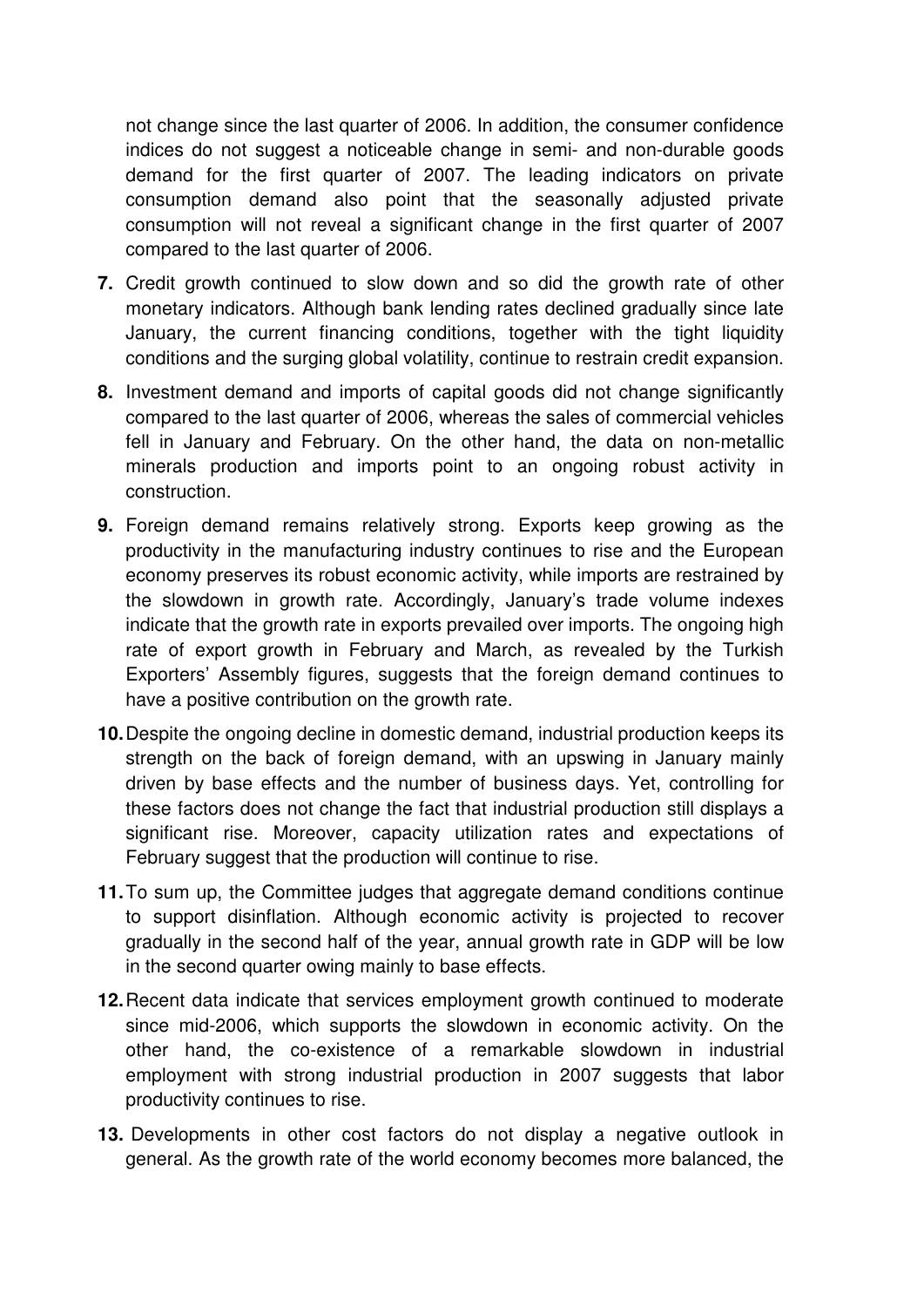crude oil prices display a more stable course. However, it is not possible to make accurate projections regarding the oil prices in the medium to long-term. Moreover, the recent fluctuations in metal prices confirm that risks related to the commodity prices, as a whole, should not be disregarded.

**14.** Although the end-year inflation expectations displayed a slight upward movement in March, medium-term inflation expectations remained unchanged, yet significantly above the target. As inflation starts declining in the upcoming period, the expectations will gradually converge to the target.

## **Monetary Policy and Risks**

- **15.** While taking monetary policy decisions, the Committee focuses on whether the medium-term inflation outlook is consistent with the target. In other words, what matters for the conduct of monetary policy is the evolution of inflation in the medium run, rather than short-term temporary fluctuations. In this respect, a one-off rise in March inflation, led by administered prices, will not be crucial in the decision-making process, as it does not alter the medium-term inflation outlook.
- **16.** CBT has not changed its policy rates since August 2006. The reduction in the risk premium and the improvement in inflation expectations have further tightened the policy stance since then. The cautious stance of monetary policy contained inflation expectations and thus the long-term interest rates. The fluctuations in international financial markets in early March induced the interest rates of government securities to rise. Yet, the interest rates came down soon, as the volatility was short-lived. The downward movement of bank lending rates since January moderated thereafter.
- **17.** In sum, a joint evaluation of the current policy stance and other factors affecting inflation suggests that inflation will maintain a downward course in the upcoming period, converging to the targets in the medium run. Yet, several risks remain.
- **18.** The main risk to the mid-term inflation outlook is the possibility of higher-thanexpected downward persistence in inflation, manifested lately by the inertia in inflation expectations and services inflation. The current level of inflation expectations poses a risk to wage and price setting behavior and, thus, to the disinflation process. Moreover, services prices-related risks still prevail. Given the relatively low productivity in the services sector, the backward-looking price setting behavior and the sensitivity of services prices to wage hikes, relatively high services inflation should not fall as a surprise. However, even if these factors are taken into account, the services inflation still needs to fall below its current level in order to reach the medium term targets. The Committee, in this regard, continues to closely monitor services price developments.